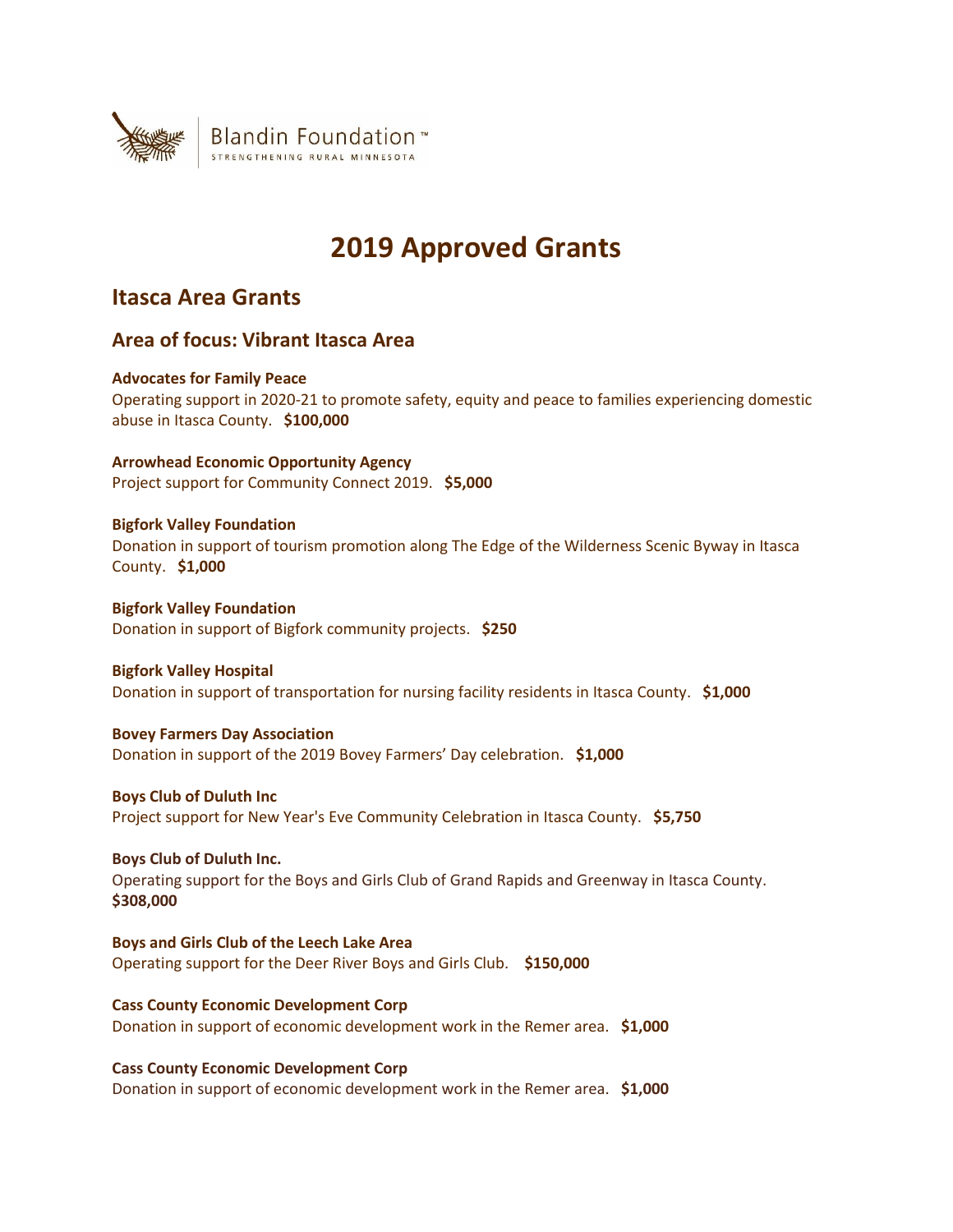**City of Bovey** Donation in support of capital upgrades for the City of Bovey. **\$1,000**

**City of Blackduck** Project support for the City of Blackduck to create accessible recreation opportunities. **\$10,000**

**City of Calumet** Donation in support of a new copier for the Calumet Public Library in Itasca County. **\$500**

# **City of Grand Rapids**

Donation in support of the 2019 annual Independence Day fireworks on Pokegama Capital support to construct a pavilion. **\$1,000**

# **City of Grand Rapids**

Donation in support of the 2019 National Night Out hosted by the Grand Rapids Police Department. **\$250**

**City of Grand Rapids** Capital support for upgrades to Mississippi River park. **\$142,000**

#### **City of Keewatin**

Donation to install a community information sign in Itasca County. **\$1,000**

#### **City of Nashwauk**

Project support for Anishinaabe Worldview Training in the Itasca County area. **\$9,175**

#### **City of Nashwauk**

Project support over three years to establish a School Resources Officer position to support the Nashwauk-Keewatin High School. **\$45,000**

#### **City of Taconite**

Capital support to construct a pavilion. **\$5,000**

# **City of Zemple**

Capital support for repairs to the City Hall floor. **\$5,000**

#### **Community Cafe**

Operating support in 2020-21 to help reduce hunger in Itasca County. **\$80,000**

# **Deer River High School**

Donation in support for octave marimba instrument for Deer River High School band in Itasca County. **\$1,000**

## **Depot Commons Association**

Donation in support of the Future Forest Stewards 2019 expo for area high school students in Itasca County. **\$500**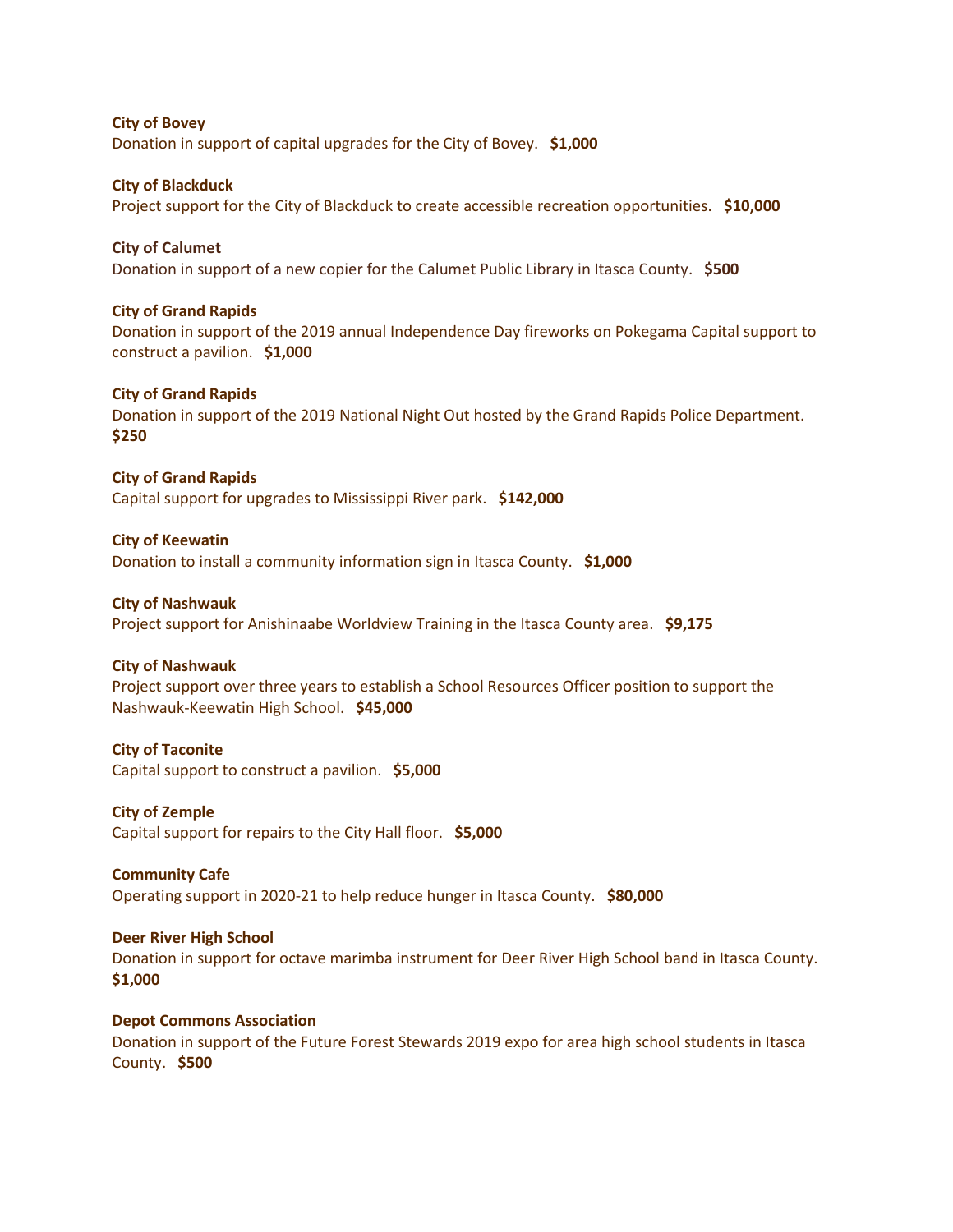### **Edge of the Wilderness Community Center**

Project support for 2019 arts programming and events. **\$4,685**

#### **ElderCircle**

Operating support in 2020-21 for ElderCircle and the Home Visitor Program in Itasca County. **\$134,000**

#### **ElderCircle**

Donation in support of the 2018 community Thanksgiving dinner in Itasca County. **\$1,000**

# **First Call for Help of Itasca County**

Operating support in 2020-21 for information and referral services in Itasca County. **\$100,000**

# **First Call for Help of Itasca County** Donation in support of First Call for Help in Itasca County. **\$500**

**Girl Scouts of MN and WI Lakes and Pines** Operating support in 2020-21 for the Girl Scouts program in Itasca County. **\$20,000**

# **Grace House of Itasca County**

Operating support in 2020-21 to provide shelter for individuals experiencing homelessness in Itasca County. **\$100,000**

# **Grace House of Itasca County** Project support for strategic planning in Itasca County. **\$2,500**

**Grand Itasca Foundation** Donation in support of enhancing pediatric care at Grand Itasca Clinic and Hospital. **\$500**

# **Grand Rapids Area Community Foundation**

Donation in support of the Farmers Market Power of Produce program. **\$800**

## **Grand Rapids Area Community Foundation**

Donation in support of Grand Rapids High School 2019 Post Prom event. **\$750**

#### **Grand Rapids Area Community Foundation**

Project support for a mobility/accessibility transportation voucher program. **\$5,000**

# **Grand Rapids Area Community Foundation**

Project support for Positive Message Boards in the Ball Club community in Itasca County as part of the Blandin Leadership Grant Program. **\$5,000**

#### **Grand Rapids Area Community Foundation**

Capital support to install a turf playing surface on Noble Hall Field at Grand Rapids High School. **\$130,000**

# **Grand Rapids Area Community Foundation**

Project support for the Free Range Co-op's community outreach project. **\$10,000**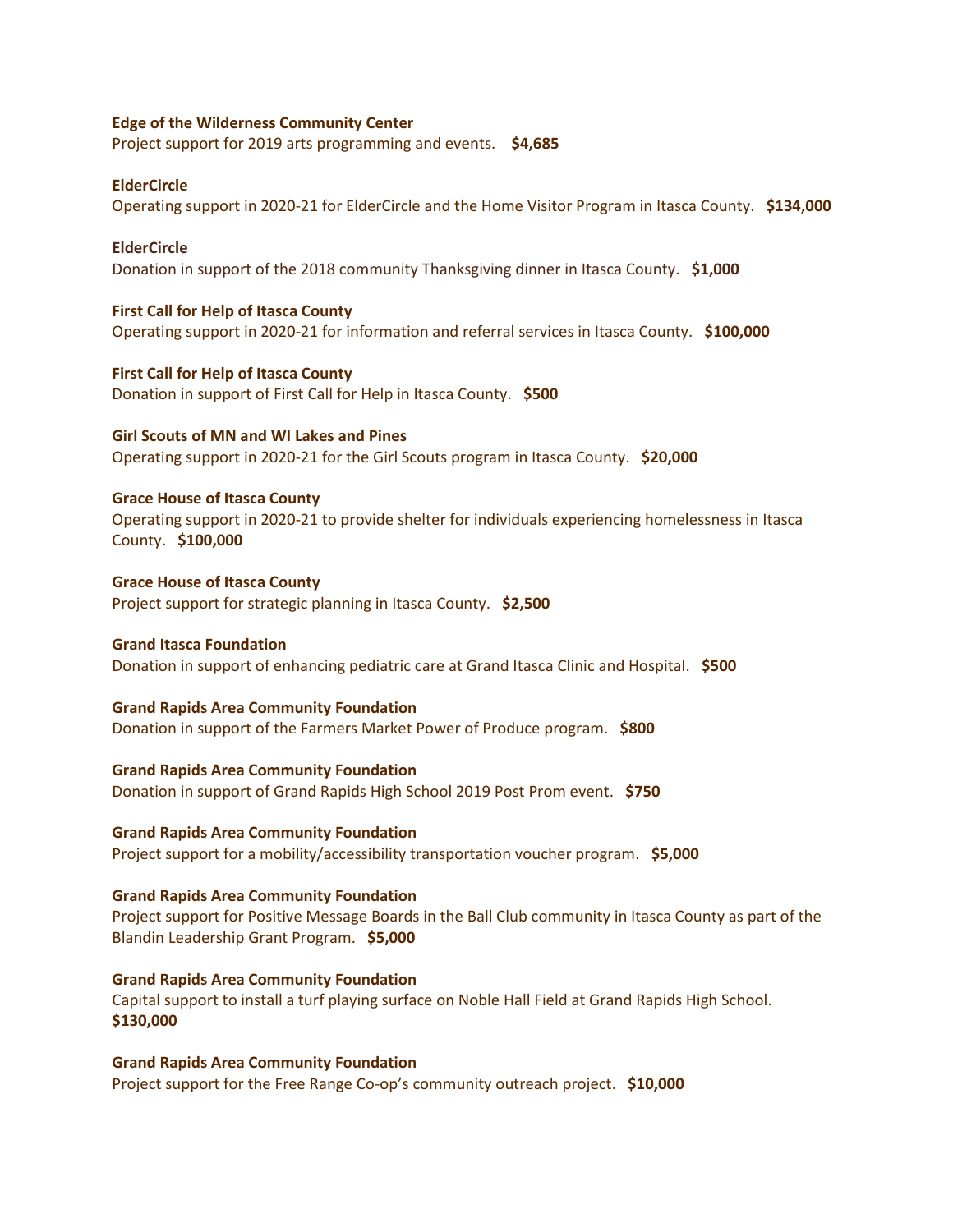#### **Grand Rapids Area Community Foundation**

Project support for the Community Action Team to update the video "Colored Lines – A Story of Race in Itasca County" with more stories told by Itasca County residents of color. **\$9,950**

**Grand Rapids Area Male Chorus** Donation in support of technology upgrades. **\$1,000**

**Grand Rapids Arts** Donation in support of video mapping project highlighting public art and history in Grand Rapids in Itasca County. **\$1,000**

#### **Grand Rapids Economic Development Authority**

Program-related investment over ten years to continue to Commercial Building Improvement Loan program. **\$500,000**

**Greenway 316 Foundation Inc** Donation in support of ISD 316 Financial Aid Night in Itasca County. **\$150**

# **Greenway Joint Recreation Association**

Capital support to make ADA accessibility improvements to the Hodgins-Berardo Arena. **\$10,000**

#### **Habitat for Humanity of Itasca County**

Operating support in 2020-21 for the local Habitat for Humanity organization in Itasca County. **\$100,000**

**Independent School District 118, Remer** Donation in support of Northland High School's spring awards night. **\$200**

#### **Independent School District 316**

Donation in support of the Greenway 2019 Post Prom event. **\$500**

## **Independent School District 316**

Project support a scholarship coach to educate students and families in Greenway Public Schools in Itasca County. **\$2,000**

**ISD 317 Deer River** Donation in support of Deer River High School's 2020 post prom event in Itasca County. **\$500**

**ISD 317 Deer River** Donation in support of Deer River High School's 2019 post prom event in Itasca County. **\$500**

#### **ISD 317 Deer River**

Project support of a two-year initiative to improve student and family outcomes by developing a schoolwide Social and Emotional Learning framework. **\$30,000**

#### **Independent School District 318**

Donation in support of advertising the 2019-20 Blandin Education Grants Program. **\$300**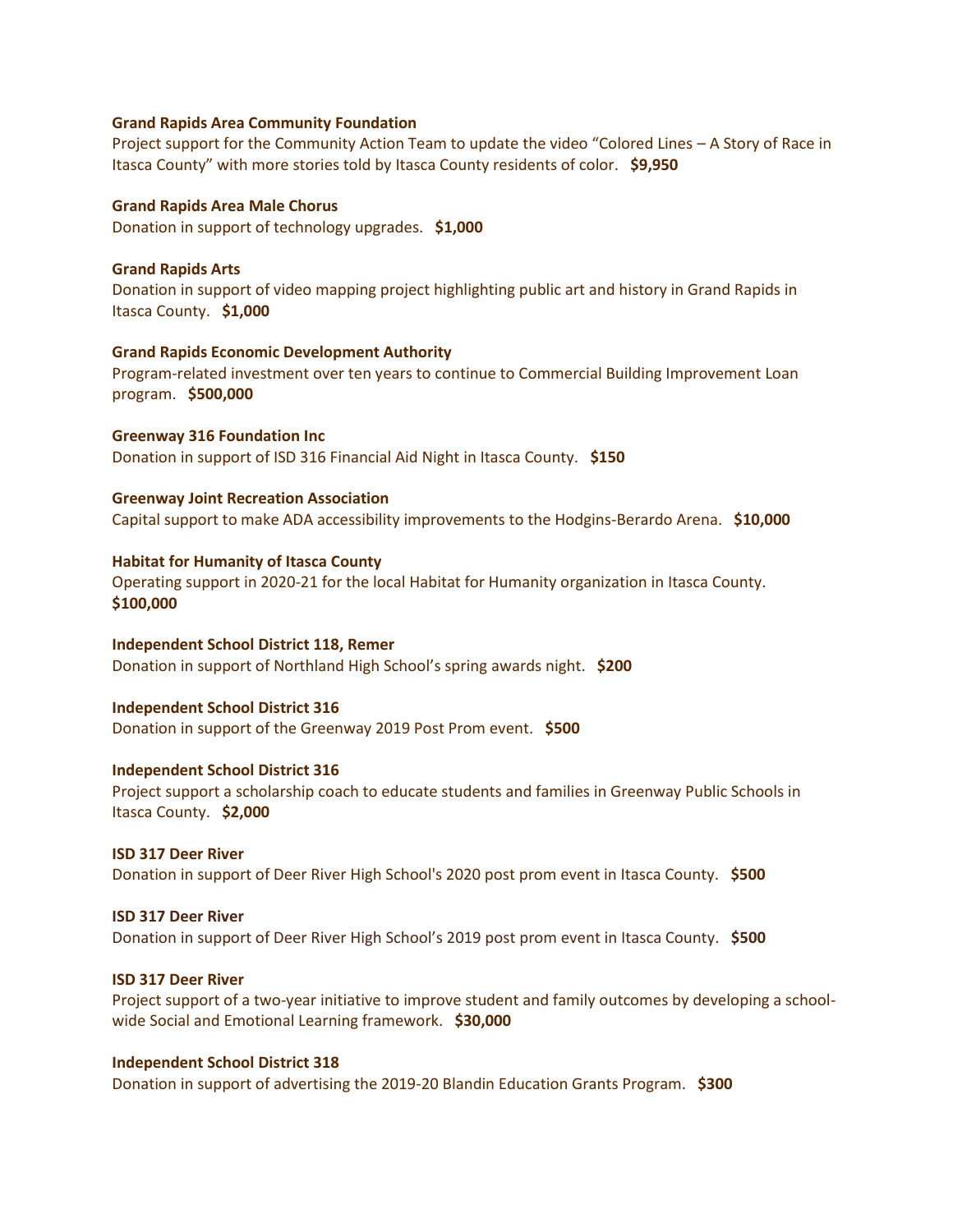#### **Independent School District 318**

Donation in support of the Help Me Grow referral system for children with developmental concerns. **\$500**

**Independent School District 318** Operating support for continuation of Baby Steps Boutique. **\$65,000**

#### **Independent School District 319**

Donation in support of upgrades to the Nashwauk Keewatin school district's music program. **\$1,000**

#### **Independent School District 319**

Project support for after-school programming at Nashwauk-Keewatin elementary school. **\$10,000**

# **Itasca Choral Society**

Donation in support of the 2019-20 fall and spring concert programs in Itasca County. **\$250**

**Itasca Community College** Donation in support of Northern TRIO Day through Upward Bound program in Itasca County. **\$500**

# **Itasca Community College** Project support for the 2019 career fair in Itasca County. **\$10,000**

# **Itasca Community College**

Project support to provide learning and building cultural understanding around the book and film Neither Wolf Nor Dog to residents in Itasca County. **\$4,700**

# **Itasca County**

Capital support for ADA accessibility modifications to the pavilion, grounds and fishing pier at Gunn Park. **\$50,000**

# **Itasca County**

Project support to establish a complete count committee. **\$40,000**

# **Itasca County Agricultural Association**

Project support for Fiber Arts demonstrations at the county fairgrounds. **\$500**

#### **Itasca County Family YMCA Inc**

Donation in support of community gardens at elementary schools. **\$750**

# **Itasca County Family YMCA Inc**

Capital support to increase child care capacity. **\$5,000**

# **Itasca County Historical Society**

Operating support in 2020-21 to collect, preserve, interpret and disseminate the history of Itasca County. **\$50,000**

# **Itasca County Historical Society** Donation in support of Winterglo Festival 2019 in Itasca County. **\$1,000**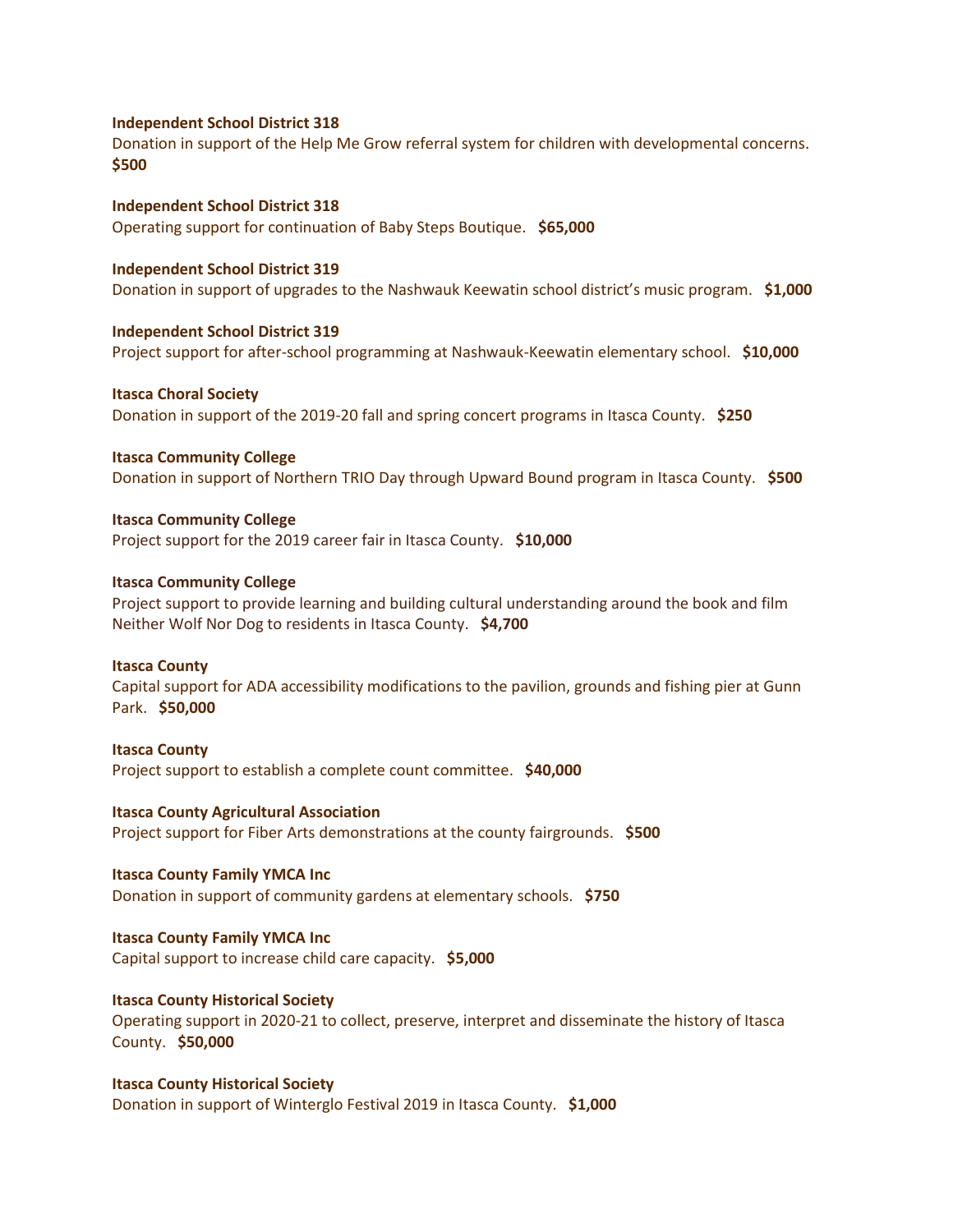#### **Itasca County Soil & Water Conservation**

Operating support for program expansion and relocation in Itasca County. **\$1,000**

#### **Itasca Friendship Club**

Program support to work with persons with disabilities providing fellowship and social opportunity in Itasca County. **\$45,000**

#### **Itasca Hospice Foundation**

Donation in support of the 2019 educational seminar for healthcare providers and volunteers. **\$500**

#### **Itasca Orchestra and Strings Program**

Operating support in 2020-21 to provide orchestral music to adults and youth in Itasca County. **\$100,000**

# **Jacobson Community Volunteer Fire Department** Capital support to purchase a water storage tank for firefighting. **\$5,000**

## **Judy Garland Children's Museum**

Operating support in 2020-21 and additional capital support to continue and broaden the school service program in Itasca County and upgrade the Judy Garland museum exhibit. **\$60,000**

# **Judy Garland Children's Museum** Donation in support of the 2019 Wizard of Oz Festival. **\$1,000**

# **KOOTASCA Community Action, Inc** Donation in support of LGBTQ specific training to Kootasca staff in Itasca County. **\$1,000**

#### **Let's Go Fishing of MN**

Donation in support of the 2019 Let's Go Fishing with Seniors program in Itasca County. **\$1,000**

#### **MacRostie Art Center**

Operating support in 2020-21 to provide visual arts and educational programming to residents in Itasca County. **\$90,000**

#### **Marcell Family Center, Inc** Operating support in 2020-21 for the family center program in Itasca County. **\$80,000**

#### **MN Assistance Council for Veterans**

Project support for programming and services to veterans. **\$10,000**

# **MN Diversified Industries**

Donation in support of board and senior management development through taking the IDI assessment and engagement around diversity, equity and inclusion. **\$1,000**

#### **Mount Itasca Ski Patrol**

Project support for new snowmobile and equipment for Ski Patrol in Itasca County. **\$2,500**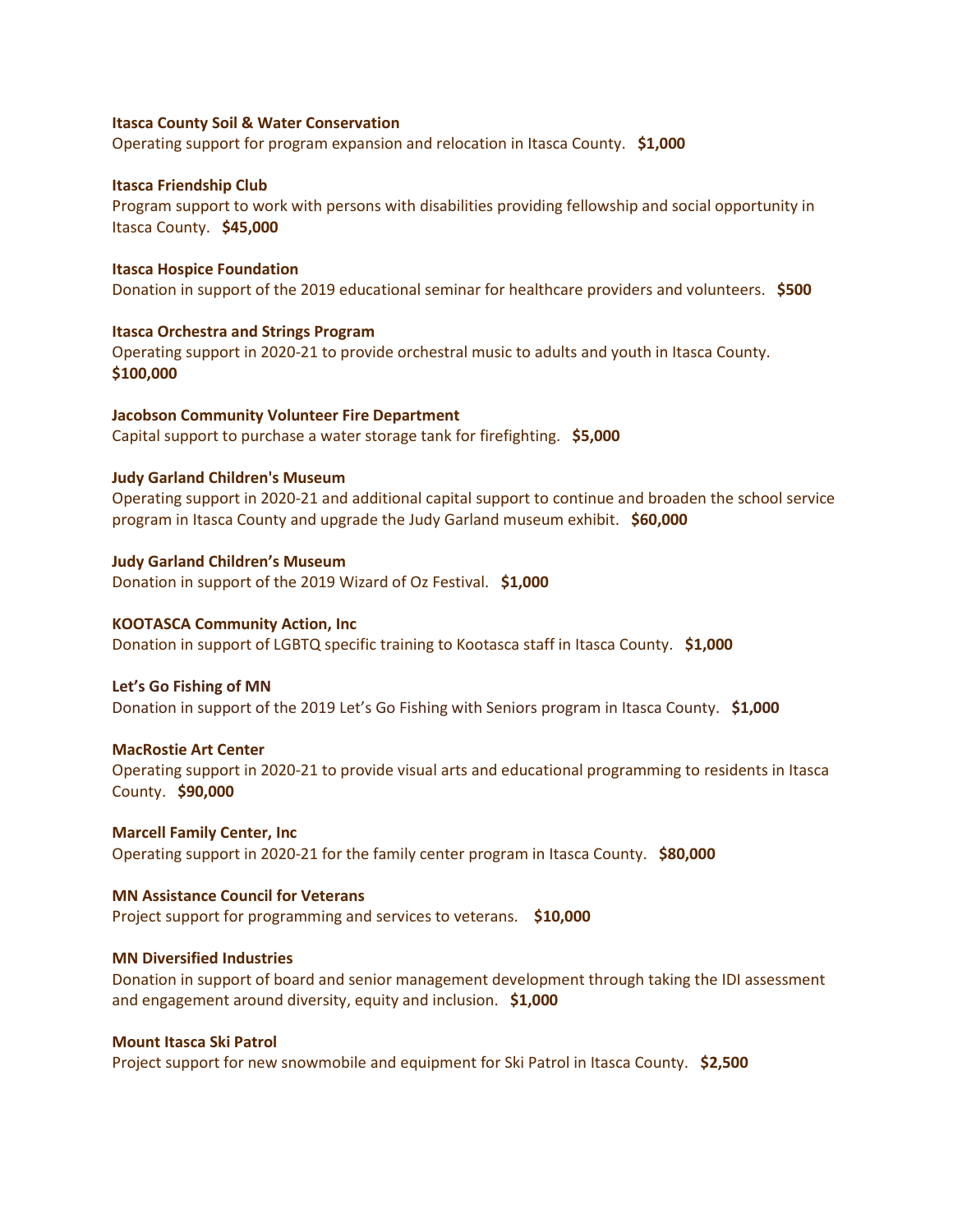#### **NAMI Grand Rapids Area**

Donation in support of presenting three workshops in Grand Rapids entitled "It's Complicated: Children, Social Media and Mental Health" in Itasca County. **\$1,000**

#### **North Homes Inc.**

Capital support for construction of a Psychiatric Rehabilitation Treatment Facility in Itasca County. **\$500,000**

**Northern Community Radio KAXE** Operating support in 2020-21 to provide news and information to residents in Itasca County. **\$113,650**

**Northern Lights Community School** Donation in support of Spring Awards Night and presentation of Blandin Education Grants. **\$200**

**Northland Counseling Center Inc** Project support to complete a housing study and needs analysis. **\$5,000**

## **Northland Counseling Center Inc**

Project support for supportive services that reduce recidivism of individuals who exit the prison system and are homeless. **\$10,000**

#### **Propel Nonprofits**

Project support over three years to continue nonprofit capacity building. **\$385,000**

#### **Regents of The University of Minnesota**

Project support for a Ripple Effects Mapping training. **\$4,000**

#### **Reif Arts Council**

Operating and programming support over two years for the Reif Center. **\$340,000**

## **Remer Area Ambulance Service**

Donation for equipment upgrades in Itasca County. **\$1,000**

#### **Second Harvest North Central Food Bank**

Operating support in 2020-21 for Food Bank operations in Itasca County. **\$100,000**

#### **Second Harvest North Central Food Bank**

Project support for the trustee-directed gift for the Kids Backpack program in Itasca County. **\$5,000** 

# **Special Olympics Minnesota**

Operating support in 2020-21 for the Special Olympics program in Itasca County. **\$40,000**

# **Support Within Reach**

Operating support in 2020-21 to assist victims of sexual violence in 2020-21 in Itasca County. **\$100,000**

#### **Support Within Reach**

Donation in support of providing follow up training for the justice system in Itasca County. **\$800**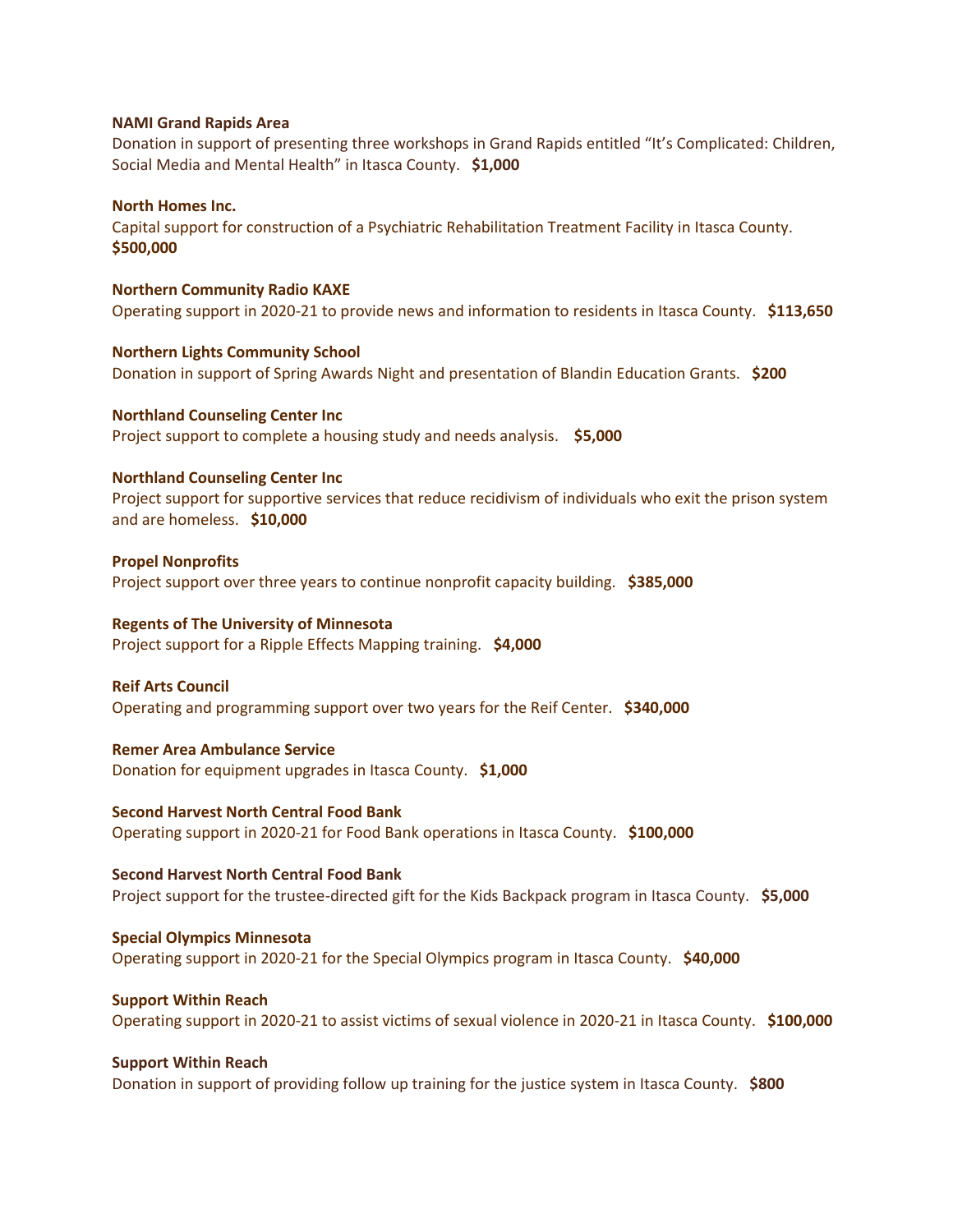## **Trout Lake Fire Department**

Donation in support of community leadership training in Itasca County. **\$500**

#### **True Friends**

Operating support in 2020-21 for youth with disabilities to participate in camp activities in Itasca County. **\$5,000**

#### **United Way of 1,000 Lakes**

Operating support in 2020-21 for administration in Itasca County. **\$70,000**

#### **University of Minnesota Extension Service**

Project support for operating and evaluating mentoring programs in Itasca County and for evaluating the need for future mentoring programming in Itasca County. **\$50,000**

#### **Voyageurs Area Council #286 Boy Scouts of America, Inc.**

Operating support in 2020-21 for Boy Scout programming in Itasca County. **\$20,000**

# **Area of Focus: Expand Opportunity**

# **Independent School District 2**

Operating support for continuation of the Early Start preschool program in Itasca County. **\$166,000**

#### **Itasca Area Schools Collaborative**

Operating support for continuation of Invest Early through June 2020. **\$2,100,000**

# **Itasca Area Schools Collaborative**

Project support to implement a Career Pathways Initiative across IASC districts. **\$500,000**

#### **Itasca Community College**

Project support for financial aid programs during the 2019-20 academic year in Itasca County. **\$395,000**

# **Itasca Community College**

Project support for the Native American Student Barrier Reduction Program. **\$10,000**

#### **Itasca Economic Development Corporation**

Operating support in 2020-21 to promote economic development opportunities in Itasca County. **\$500,000**

# **Itasca Youth For Christ** Operating support in 2020-21 for the Ground Floor Youth Center in Itasca County. **\$170,000**

# **Northeast Minnesota Office of Job Training**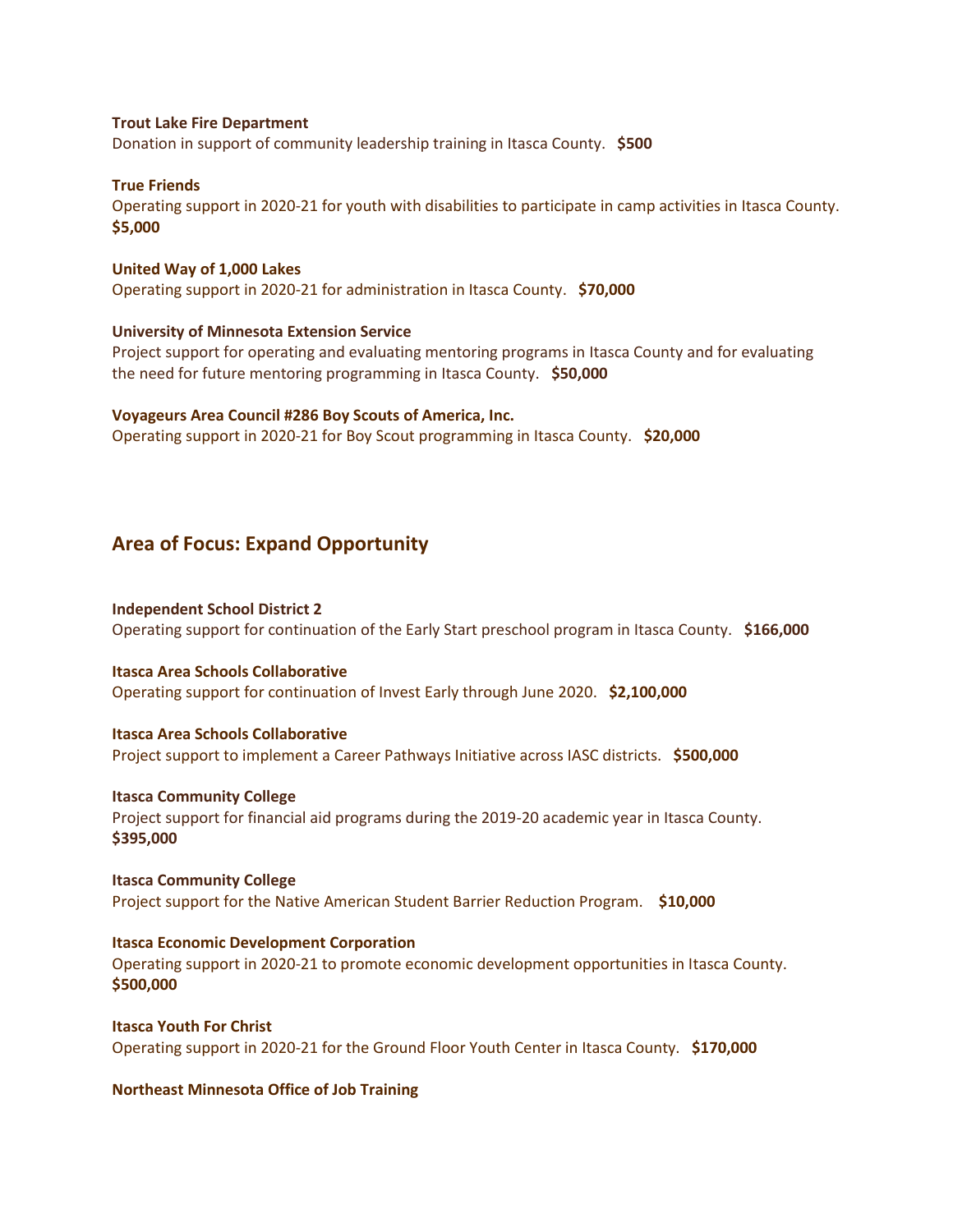Project support for youth workforce development. **\$10,000**

# **Northland Area Family Service Center**

Operating support for continuation of the Northland Early Childhood Collaborative. **\$180,000**

# **Area of Focus: Community Leadership**

# **Independent School District 118, Remer**

Project support for Anishinaabe Worldview Training for educators, administrators and support staff/paraprofessionals in the Remer, Deer River and Hill City school districts including interested community members. **\$14,500**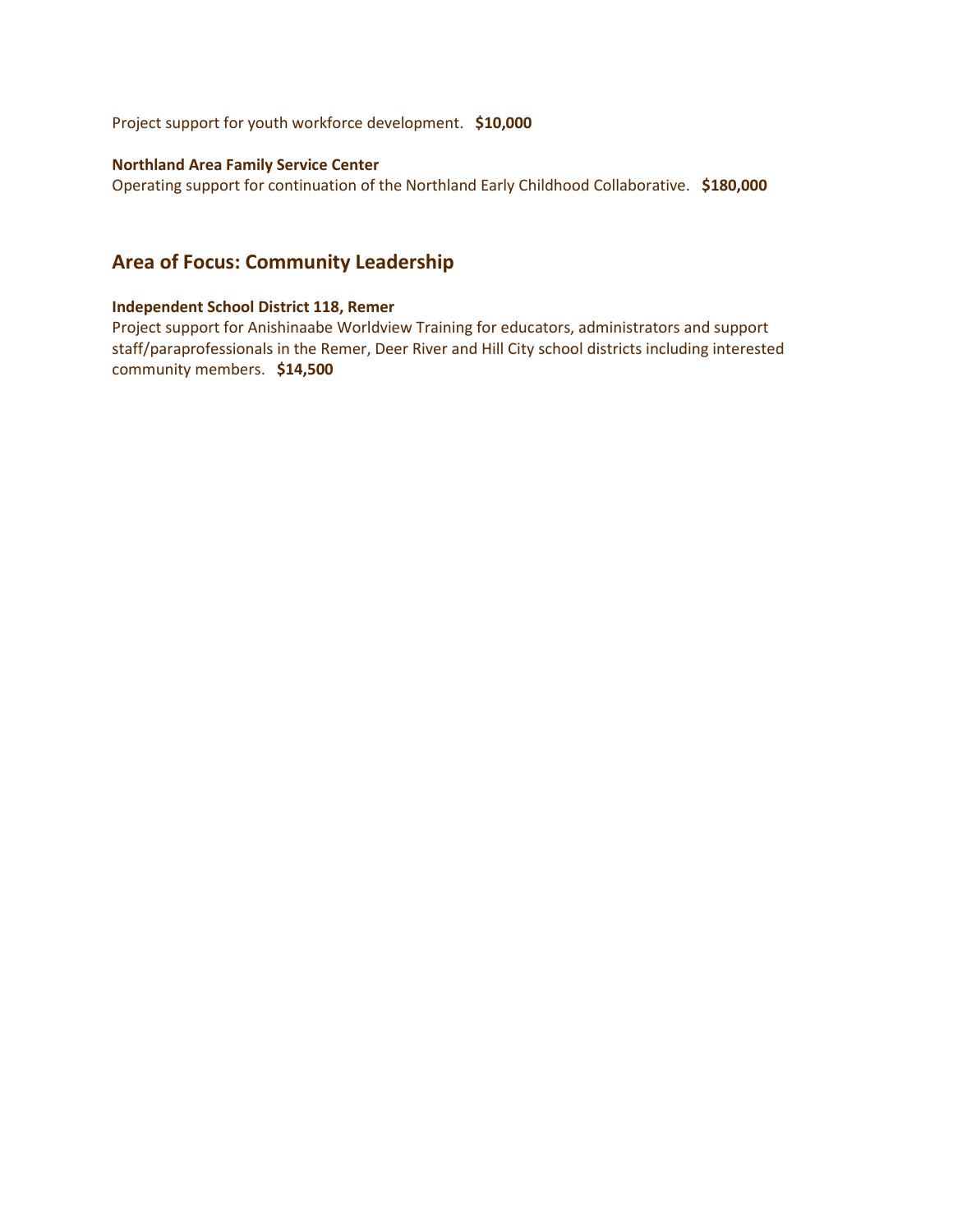# **Rural Minnesota Grants**

# **Area of Focus: Vibrant Itasca Area**

## **Duluth-Superior Educational TV Corp.**

Operating support in 2020-21 to produce Native Report in Itasca County and Rural Minnesota. **\$100,000**

# **Northern Minnesota Public Television**

Operating support in 2020-21 for programming and services in the northern rural region of Minnesota. **\$50,000**

# **Area of Focus: Expand Opportunity**

### **4-Directions Development Inc**

Project support for small business development on the Red Lake Reservation. **\$215,000**

## **Access North Center for Independent Living of Northeastern Minnesota**

Project support, in partnership with Iron Range Resources and Rehabilitation and St. Louis County, to implement broadband projects in the Hibbing area that promote access, adoption and use of broadband technology as part of the Broadband Program in rural Minnesota. **\$50,000**

#### **African Development Center**

Operating support in 2020-21 for outreach and services for African American populations in rural Minnesota and support for operating a St. Cloud office. **\$150,000**

#### **Aitkin County**

Project support, in partnership with Iron Range Resources and Rehabilitation and St. Louis County, to implement projects in Aitkin that promote access, adoption and use of broadband technology as part of the Broadband Program in rural Minnesota. **\$50,000**

#### **Area Partnership for Economic Expansion**

Program support for research and outreach to attract new business in rural Minnesota. **\$10,000**

#### **Blue Earth County**

Project support to conduct a feasibility study to better understand options for improving broadband infrastructure and services throughout rural Blue Earth County as part of the Broadband Program. **\$25,000**

#### **Bois Forte Band of Chippewa Indians**

Project support, in partnership with Iron Range Resources and Rehabilitation and St. Louis County, to implement broadband projects in the Bois Forte/Cook/Orr area that support community revitalization via technology as part of the Broadband Program in rural Minnesota. **\$50,000**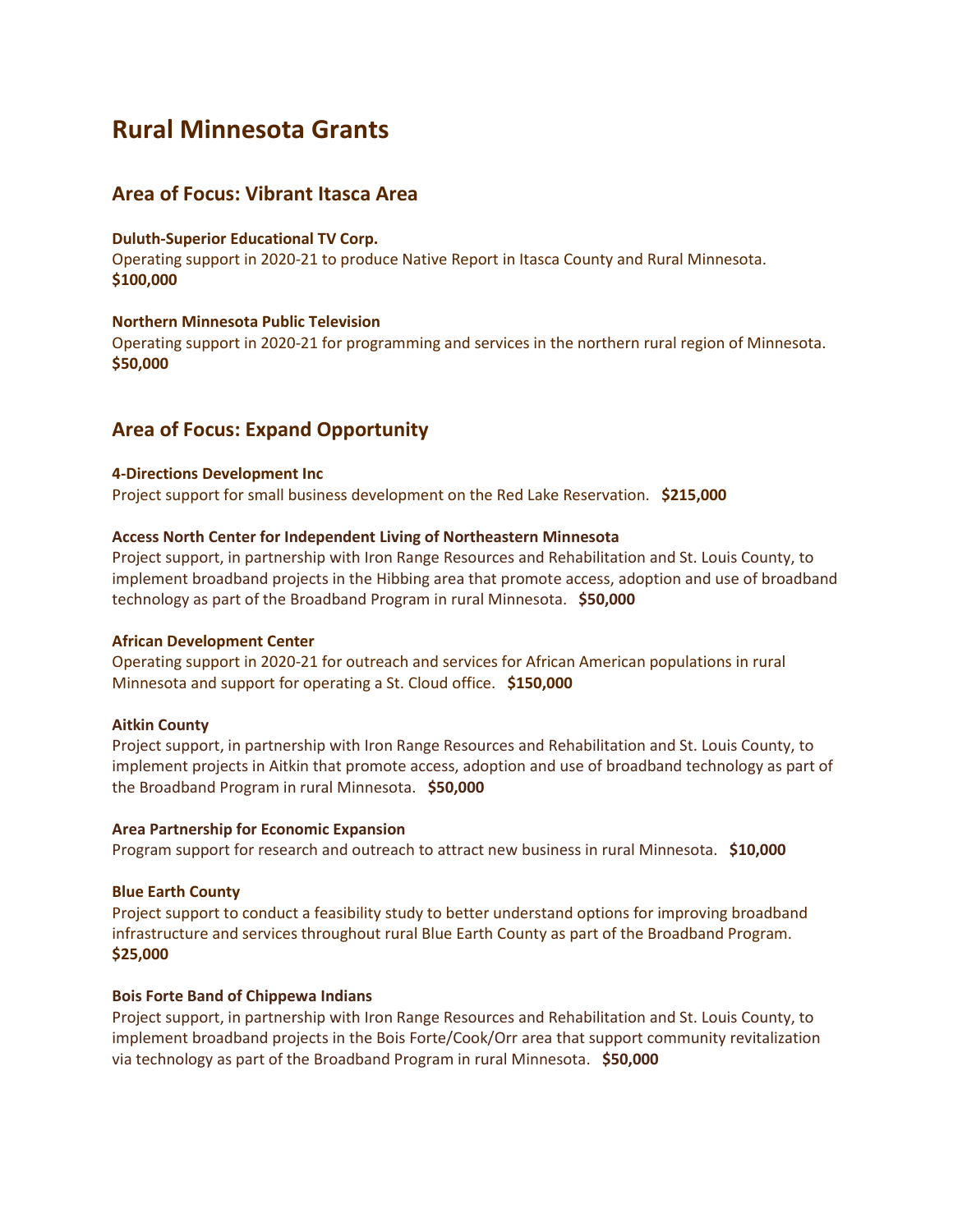# **Cherry Township**

Project support to expand existing broadband coverage in Cherry Township in rural Minnesota. **\$4,992**

**Chisago County Housing and Redevelopment Authority-Economic Development Authority** Project support to conduct a feasibility study to better understand options for improving broadband infrastructure and services within the townships of Fanconia and Chisago Lake area as part of the Broadband Program. **\$9,700**

## **Chisago County Housing and Redevelopment Authority-Economic Development Authority**

Project support to conduct a feasibility study to better understand options for improving broadband infrastructure and services within the townships of Sunrise and Lent in Chisago County as part of the Broadband Program. **\$5,750**

# **City of Ely**

Project support, in partnership with Iron Range Resources and Rehabilitation and St. Louis County, to implement broadband projects in the Ely area that increases digital equality among residents, schools and businesses as part of the Broadband Program in rural Minnesota. **\$50,000**

# **City of Eveleth**

Project support for projects within the service area of the Iron Range Tourism Board that promote access, adoption and use of broadband technology as part of the Broadband Program in rural Minnesota. **\$75,000**

# **City of North Branch**

Project support to conduct a broadband survey of all households within the City of North Branch as part of the Broadband Program. **\$7,500**

# **City of Rice Lake**

Project support for engineering study in City of Rice Lake in rural Minnesota. **\$3,000**

# **City of Virginia**

Project support to implement projects in the Laurentian Chamber service area that promote access, adoption and use of broadband technology as part of the Broadband Program in rural Minnesota. **\$52,500**

# **City of Virginia**

Project support to implement projects in the Laurentian Chamber service area that promote access, adoption and use of broadband technology as part of the Broadband Program. **\$97,500**

# **City of Virginia**

Project support for the Laurentian-Tower-East Range (LTE) Broadband Feasibility Study as part of the Broadband Program in rural Minnesota. **\$75,000**

# **Comunidades Latina Unidas en Servicio**

Operations support for financial empowerment services in Willmar and Austin. **\$300,000**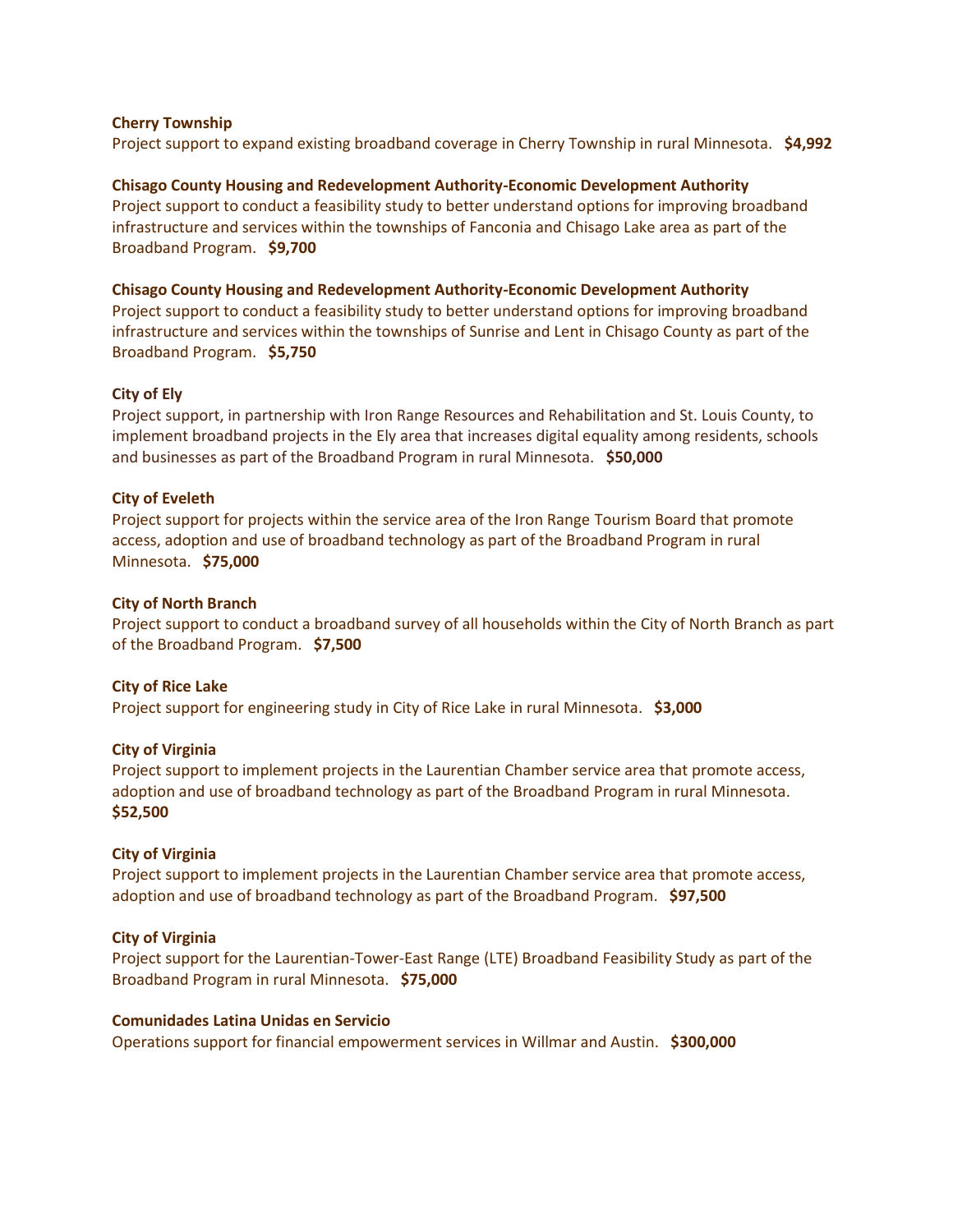#### **East Range Joint Powers Board**

Project support to implement projects within the service area of the Iron Range Tourism Bureau that promote access, adoption and use of broadband technology as part of the Broadband Program in rural Minnesota. **\$75,000**

# **Enterprise Minnesota**

Project support for the 2019 State of Manufacturing Survey. **\$7,500**

# **Friends of the Band Shell Park**

Capital support for new performing arts center in Two Harbors in rural Minnesota. **\$50,000**

#### **Grand Marais Arts**

Capital support for physical expansion of the Grand Marais Arts Colony. **\$50,000**

#### **Great Plains Institute for Sustainable Development**

Project support for continuing the work of the Bioeconomy Coalition of Minnesota to grow rural economies through development of advanced biofuels, renewable chemicals and biomass thermal energy production. **\$100,000**

#### **Growth and Justice**

Project support for strengthening the Thriving by Design network and developing a comprehensive One Minnesota Equity Blueprint for rural Minnesota. **\$150,000**

#### **Headwaters Regional Development Commission**

Project support for youth entrepreneurship development as part of the Blandin Leadership Grants program. **\$5,000**

# **Hibbing Community/Technical College**

Project support of Advanced MN Innovation as part of the Broadband Program in rural Minnesota. **\$25,000**

#### **Immigrant Law Center of Minnesota**

Operating support for continuation of the Rural Immigration. **\$235,000**

#### **Independent School District 94**

Donation in support of the 2019 regional American Indian Science and Engineering Fair in rural Minnesota. **\$1,000**

#### **Initiative Foundation**

Project support for continuing Intercultural Development Inventory work in rural Minnesota. **\$30,000**

# **Institute for Local Self-Reliance Inc.**

Project support to create a new report All Hands On Deck 2020: More Minnesota Models for Expanding Internet Access" in rural Minnesota**. \$22,500**

#### **Iron Range Partnership for Sustainability**

Donation in support area Farmers Markets in rural Minnesota. **\$1,000**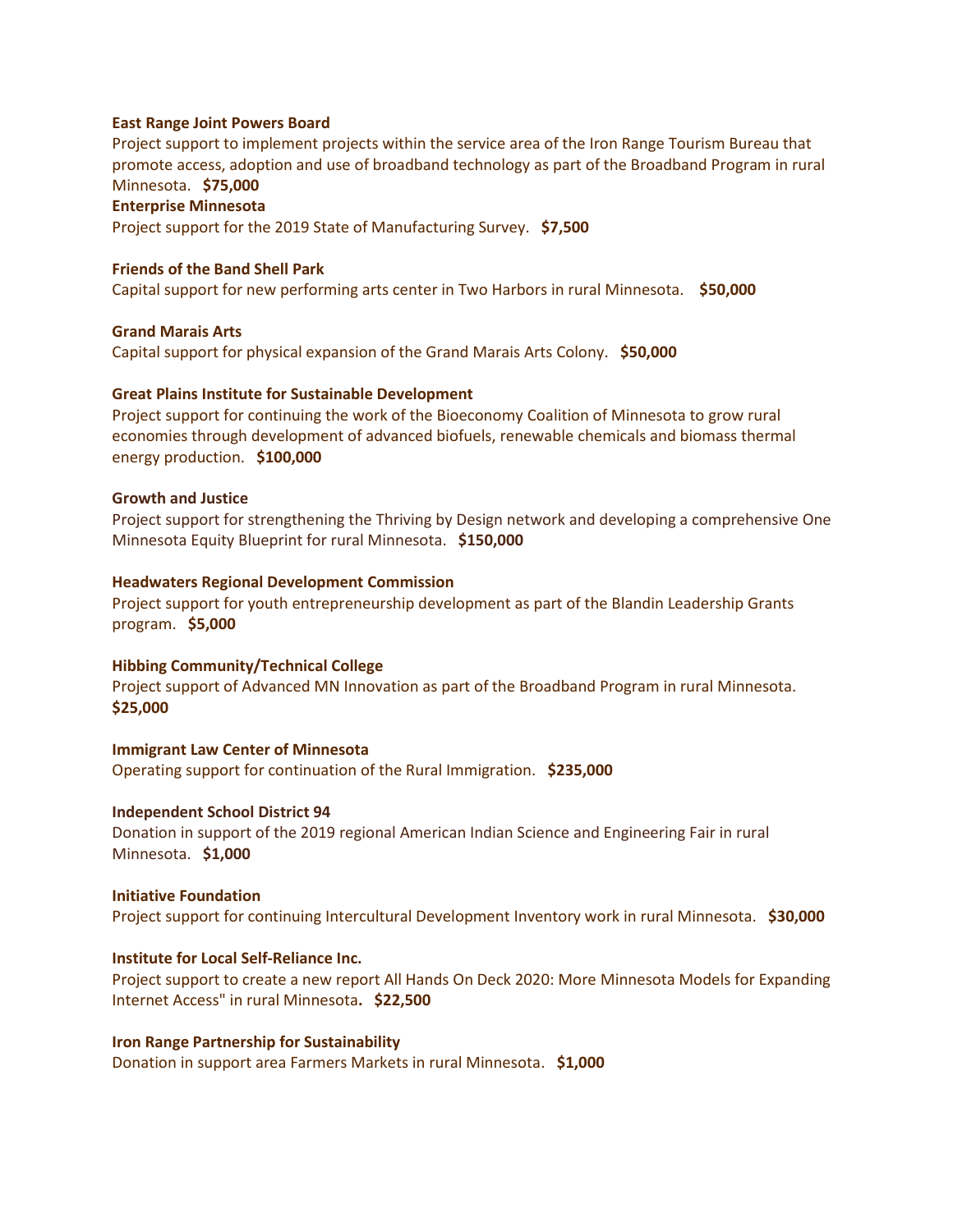#### **Iron Range Partnership for Sustainability**

Project support to study the economic and market viability for local, year-round indoor food production and consumption across the Iron Range. **\$35,000**

#### **ISD 712 Mountain Iron Buhl**

Project support, in partnership with Iron Range Resources and Rehabilitation and St. Louis County, to implement projects that will provide the community's students, residents and businesses with opportunities for increased broadband access, knowledge and interaction as part of the Broadband Program in rural Minnesota. **\$50,000**

#### **Kairos Alive!**

Project support for Creative Community Cohorts in rural Minnesota. \$25,000

#### **Latino Economic Development Center**

Operating support for Latino Economic Development Center. **\$50,000**

#### **Le Sueur County**

Project support for economic development mapping combined with additional community outreach education. **\$20,000**

#### **Le Sueur County**

Project support to conduct a feasibility study to better understand options for improving broadband infrastructure and services within Le Sueur County as part of the Broadband Program in rural Minnesota. **\$25,000**

#### **Longville Area Community Choir**

Donation in support of Music in the Park series for the Longville, Remer and surrounding communities in the Itasca County area. **\$500**

#### **Minnesota Council on Foundations**

Support of the annual conference in 2020 in rural Minnesota. **\$5,000**

# **Minnesota Council on Foundations**

Ongoing membership support for 2019. **\$17,800**

# **Minnesota Council of Nonprofits Inc**

Donation in support of sponsorship for the May 2019 Greater Minnesota Nonprofit Summit. **\$1,000**

#### **Minnesota Council of Nonprofits Inc**

Project support for 2019 membership assistance. **\$1,600**

#### **Minnesota Council of Nonprofits Inc**

Donation in support of sponsorship of the Overcoming Racism conference. **\$1,000**

#### **Northeast Entrepreneur Fund, Inc.**

Operating support in 2020-21 to engage entrepreneurial talent in Itasca County. **\$220,000**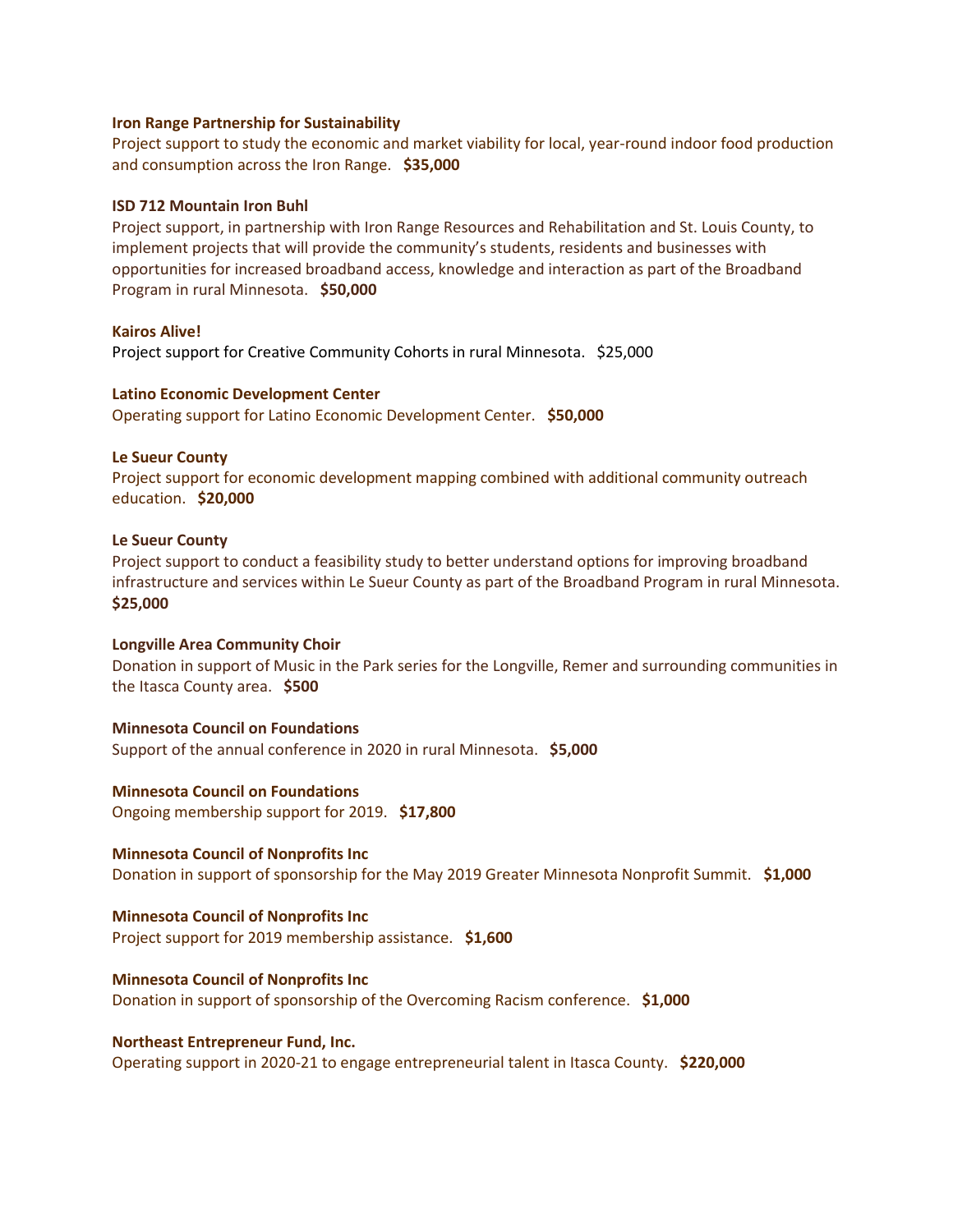### **Northland Foundation**

Project support for the 2019 Northeastern Minnesota Early Childhood Summit in rural Minnesota. **\$5,000**

**PCs for People** Project support of PCs for People computer distribution in rural Minnesota. **\$29,090**

# **Productive Alternatives Inc**

Project support of transitional workforce housing. **\$10,000**

# **Red Wing Ignite**

Project support to strengthen regional support systems for entrepreneurs in the Red Wing area. **\$50,000**

# **ReGen Northland**

Project support, in partnership with Iron Range Resources and Rehabilitation and St. Louis County, to implement projects in the Chisholm area that increase access, adoption and use of broadband among residents, schools and businesses as part of the Broadband Program in rural Minnesota. **\$50,000**

# **Region Nine Development Commission**

Project support of Tele-mental health portal Region Nine as part of the Broadband Program in rural Minnesota. **\$24,970**

# **Region Nine Development Commission**

Project support for the Welcoming Communities Project in rural Minnesota. **\$149,255**

#### **Renewing the Countryside II**

Donation for the Farmland Summit aimed at educating technical assistance providers on how to better serve new and diverse farmers in rural Minnesota. **\$1,000**

# **Springboard for the Arts**

Project support for the 2019 Rural Arts and Culture Summit. **\$10,000**

#### **Sprout MN**

Project support for organizational development and entrepreneurial support in rural Minnesota. **\$90,000**

#### **The Beta Group**

Donation in support of Beta.mn showcase in rural Minnesota. **\$1,000**

# **The Brainerd Baxter Youth Center**

Project support of PCs for People Youth Project @ TheShop as part of the Broadband Program in rural Minnesota. **\$20,000**

# **Tower Economic Development Authority**

Project support to implement projects that promote access, adoption and use of broadband technology as part of the Broadband Program in rural Minnesota. **\$75,000**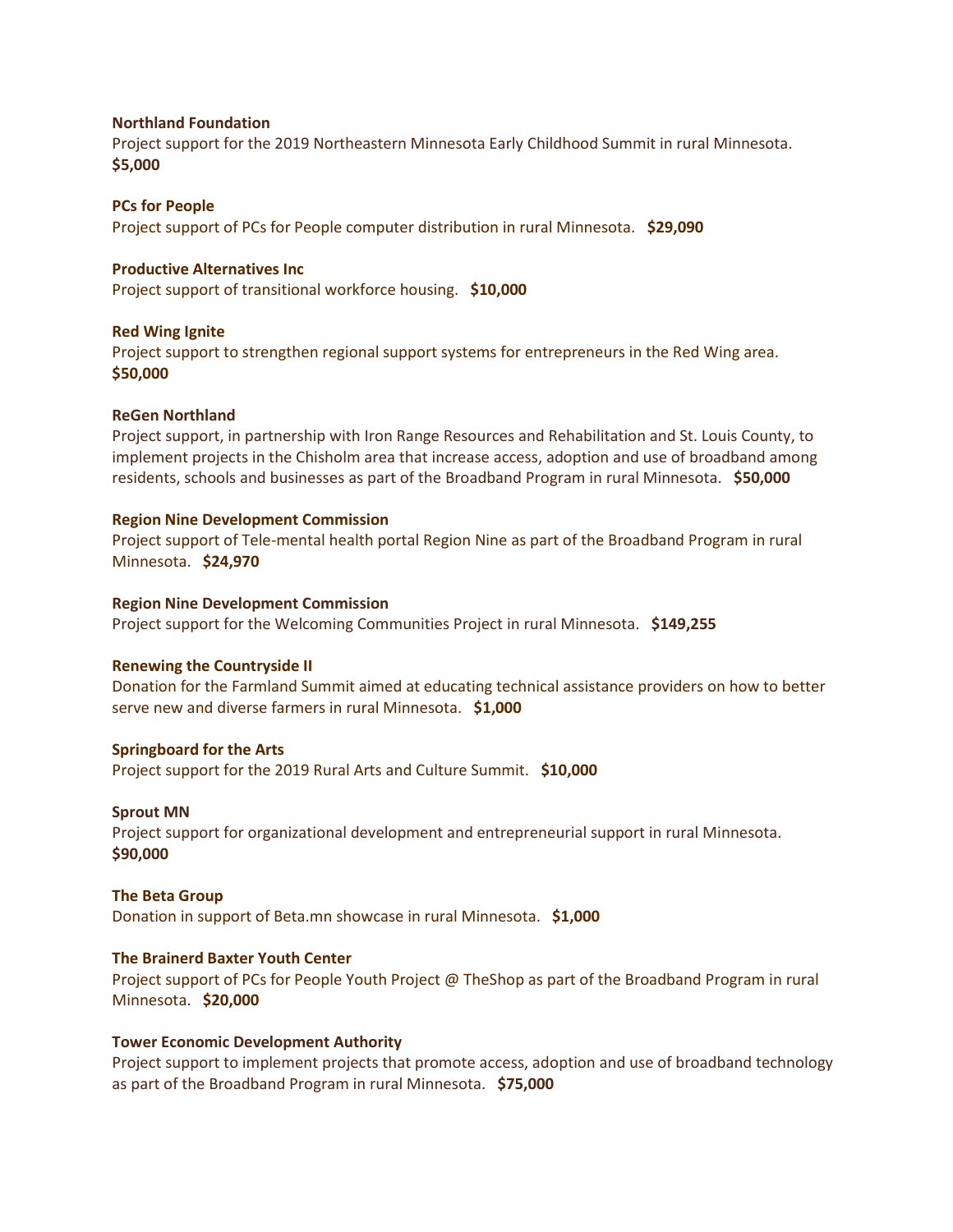#### **University of Minnesota Extension Service**

Donation in support of the Connecting Entrepreneurial Communities Conference in rural Minnesota. **\$1,000**

#### **University of Minnesota Foundation**

Project support for the 2019 One Minnesota conference of Legislators in rural Minnesota. **\$10,000**

### **West Central Initiative**

Project support over three years to increase capacity for inclusive community development. **\$50,000**

#### **Winthrop EDA**

Project support of Minnesota Rural Broadband Coalition activities in 2020-21 as part of the Broadband Program in rural Minnesota, with the understanding that Blandin Foundation funds will not be used for direct lobbying activities. **\$30,000**

# **Area of Focus: Community Leadership**

### **Alexandria Technical College**

Project support for Voices: A Roundtable Talk Series on Inclusion as part of the Blandin Leadership Grants Program. **\$5,000**

#### **City of Lanesboro**

Project support for LinkMe Lanesboro connecting resident to local resources as part of the Blandin Leadership Grant program in rural Minnesota. **\$5,000**

## **City of Lanesboro**

Project support for a community-powered engagement process as part of developing a comprehensive asset-based plan for the City of Lanesboro as part of the Blandin Leadership Grants Program in rural Minnesota. **\$5,000**

#### **City of McGregor**

Capital support for community welcome signs as part of the Blandin Leadership Grants program in rural Minnesota. **\$5,000**

#### **CommunityGiving**

Project support for sponsorship of the 2019 CommunityGiving Day. **\$5,000**

## **CommunityGiving**

Program support to plan, develop and build infrastructure to rural community foundations through CommunityGiving Consulting Group in rural Minnesota. **\$50,000**

#### **Cuyuna Range Youth Center Inc**

Project support to create a youth mentoring program as part of the Blandin Leadership Grants program in rural Minnesota. **\$3,000**

#### **Destination Lake City Inc.**

Project support for interactive fountain in Lake City in rural Minnesota. **\$5,000**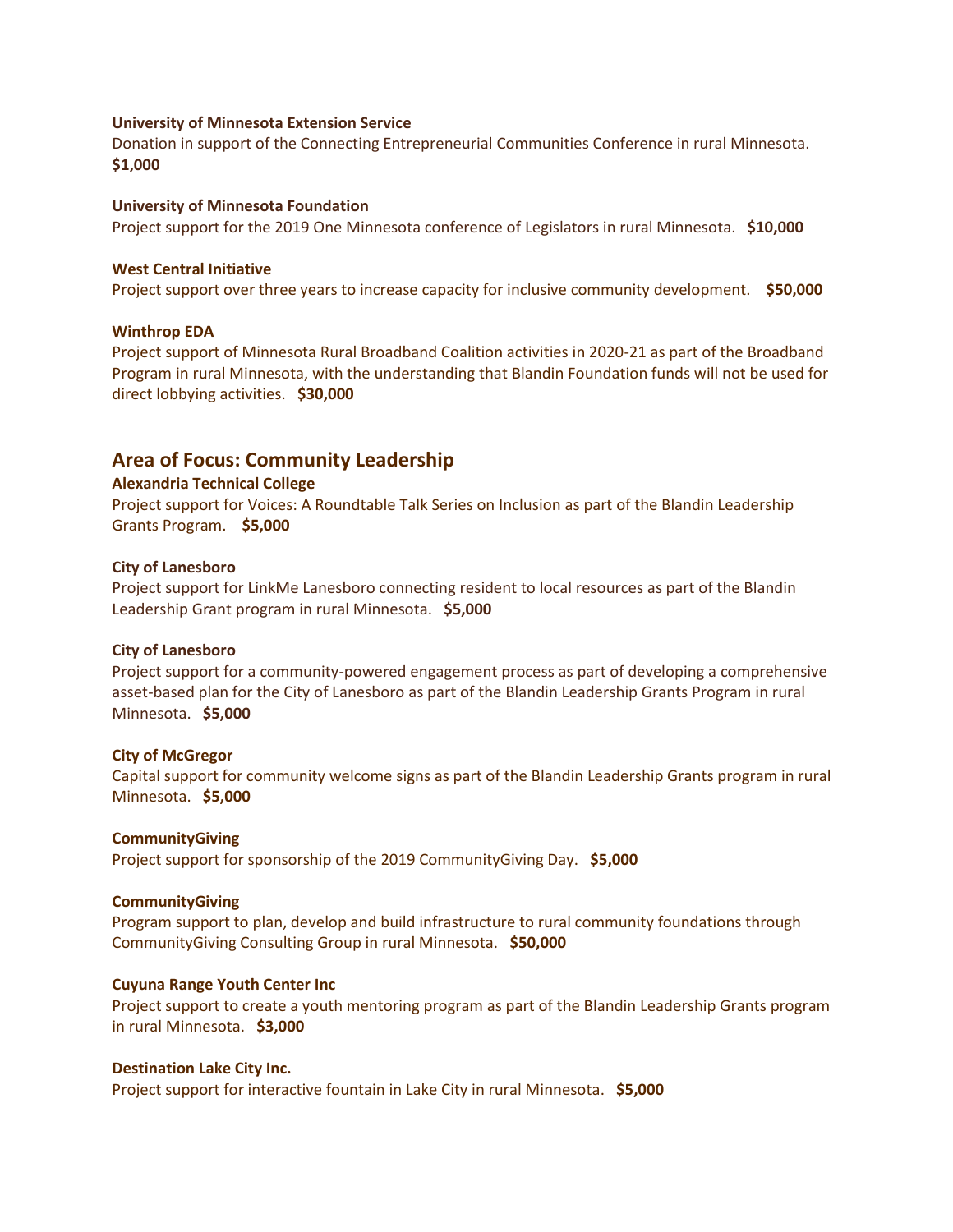#### **Engage Winona**

Project support for the Community Changemaker Lab engagement project as part of the Blandin Leadership Grants program in rural Minnesota. **\$5,000**

#### **Fond du Lac Tribal Community College**

Program support for The Second Annual Ojibwe Language Symposium. **\$5,000**

#### **Happy Dancing Turtle**

Donation for Ojibwe language children's books project in rural Minnesota. **\$1,000**

#### **Headwaters Foundation for Justice**

Project support to strengthen programming and grant making that benefits members of Minnesota's Native Nations in rural Minnesota. **\$150,000**

#### **Hornets Hive**

Project support to develop a youth-led bistro to promote job training and life skills management as part of the Blandin Leadership Grants program. **\$5,000**

#### **Independent School District 309**

Project support for the Peace by Piece metal artwork and celebration as part of the Blandin Leadership Grants program. **\$4,000**

#### **Iron Range Partnership for Sustainability**

Project support to produce outdoor activities to build community as part of the Blandin Leadership Grants Program. **\$3,000**

#### **Ironworld Development Corporation**

Donation in support of the 2019 Iron Range Science and Engineering Festival in rural Minnesota. **\$1,000**

#### **Kerkhoven Lions Club Foundation**

Project support for Kerkhoven pedestrian walking and bicycle trail as part of the Blandin Leadership Grant program in rural Minnesota. **\$5,000**

#### **Kinship of the Park Rapids Area**

Project support for the Adverse Childhood Experiences Summit (ACES) as part of the Blandin Leadership Grants program in rural Minnesota. **\$5,000**

#### **Lac Qui Parle County Historical Society**

Project support to host a two-day poetry festival featuring Roger Bly's legacy as part of the Blandin Leadership Grants Program. **\$2,000**

# **Laurentian Arts and Culture Alliance**

Project support for developing youth arts engagement opportunities as part of the Blandin Leadership Grant program in rural Minnesota. **\$5,000**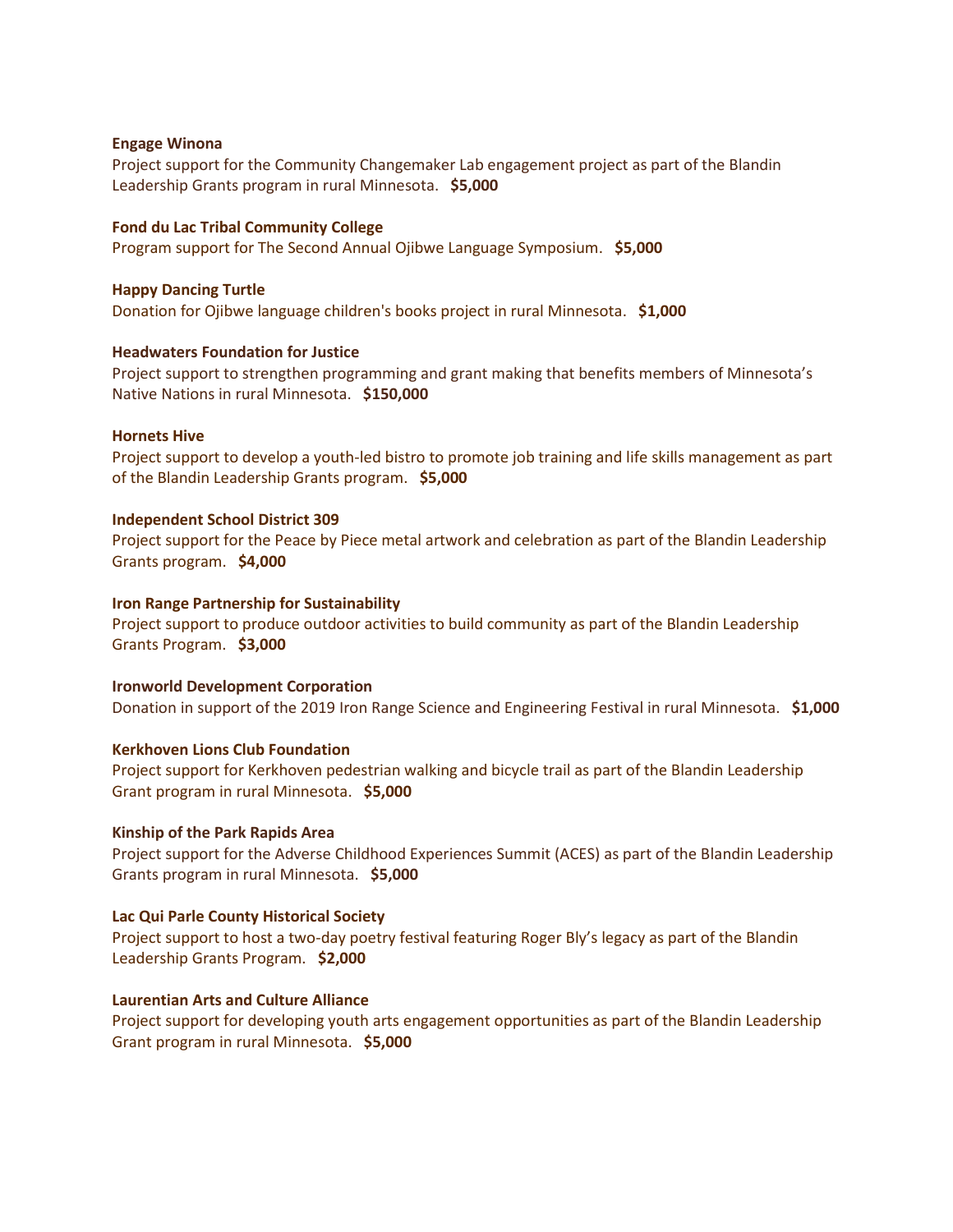#### **Luverne Area Community Foundation**

Project support for a one-day retreat to evaluate efforts to move people out of poverty as part of the Blandin Leadership Grants Program. **\$3,000**

## **Meeker County Development Commission**

Project support to conduct downtown revitalization assessment as part of the Blandin Leadership Grant program in rural Minnesota. **\$5,000**

#### **Mille Lacs Band of Ojibwe**

Project support to produce a workbook of the Minnesota Chippewa Tribe Constitution as part of the Blandin Leadership Grants Program. **\$5,000**

#### **Minnesota News Media Institute**

Project support in 2020-22 for Editors & Publishers Community Leadership Program to build community leadership capacity in rural Minnesota. **\$126,000**

#### **Minnesota Public Radio**

Program support for Minnesota Diverse Communities project in rural Minnesota. **\$50,000**

#### **Muslim American Society of Minnesota**

Project support to assist communities with strengthening interfaith networks in rural Minnesota. **\$50,000**

#### **Native Governance Center**

Donation in support of follow-up planning as a result of US Census 2020 Tribal Partnership training. **\$350**

### **Native Governance Center**

Donation in support of training sessions for the US Census Tribal Partnership Complete Count Committee for all 11 tribal nations. **\$950**

# **Native Governance Center**

Project support for Census 2020 outreach in rural Minnesota. **\$30,000**

#### **Navigate**

Program support for Worthington Census 2020 training session as part of the Blandin Leadership Grant program in rural Minnesota. **\$5,000**

### **Park Rapids Rotary Foundation**

Capital support for completion of a community health and wellness park as part of the Blandin Leadership Grants program. **\$5,000**

# **Pioneer Home Foundation**

Project support for community volunteerism for senior wellness in rural Minnesota as part of the Blandin Leadership Grants program. **\$5,000**